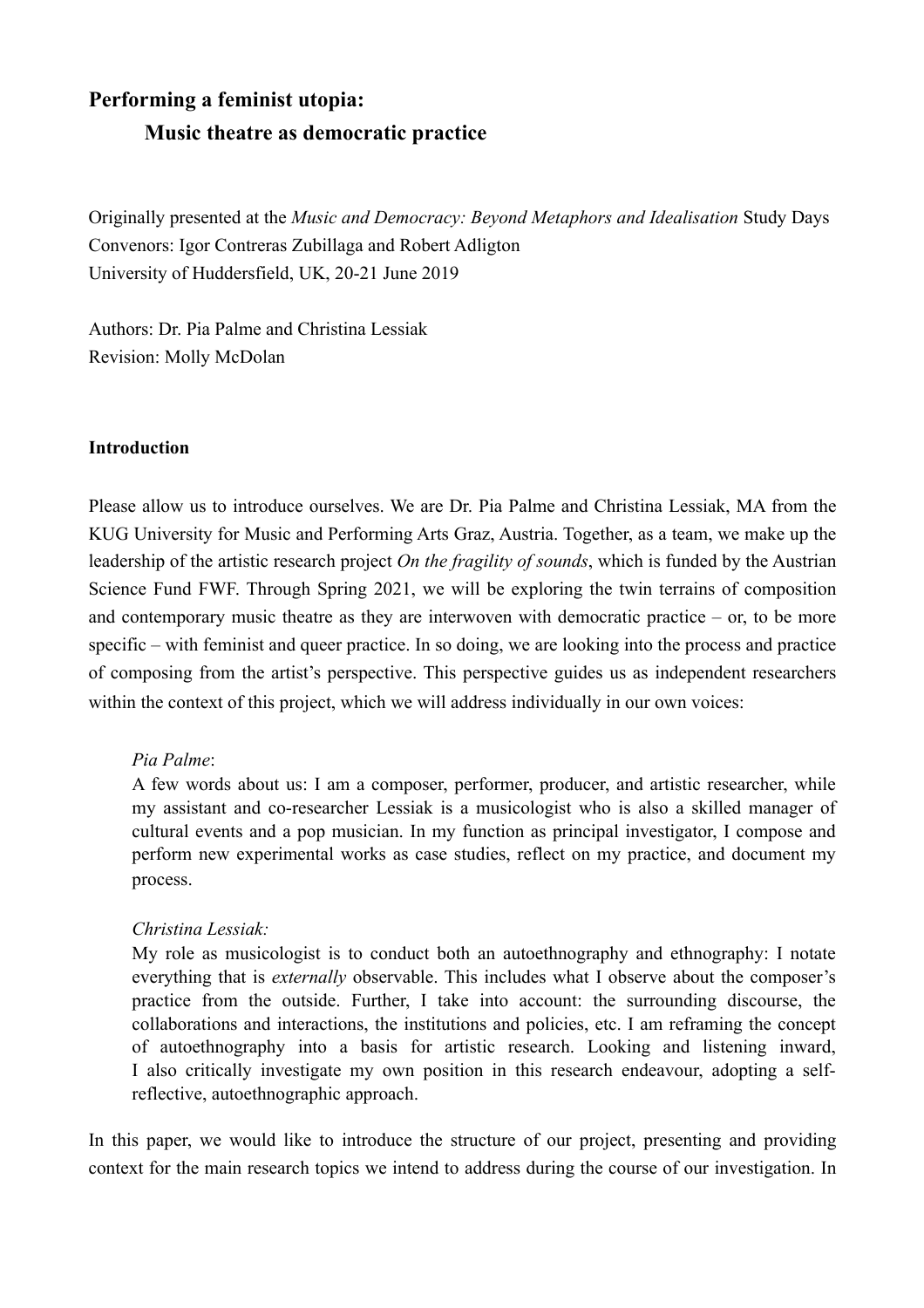so doing, we will also present and discuss our innovative methodological approaches. After demonstrating how our work is informed by aspects of democracy and feminism, we will discuss the act of listening, which we see as a core practice in our work. Finally, we will look into the compositional practice in music theatre, and introduce and propose autoethnography as an instrument to strengthen the method of artistic research within the context of a democratic and feminist position.

The topic *fragility of sounds* allows us to collectively address an array of conceptual material:

- transience, vulnerability, precariousness
- membranes, skin, surfaces
- filtering, transition
- physicality, identity, gender.

These themes are indispensable to any discourse touching on listening perception, compositional practice, performance, or feminist practice – all of which can in turn merge in contemporary music theatre.

We understand our organisational activity during this research project to be political; the commissioning of works, as well as the curation and organisation of events is a form of feminist activism. Throughout the course of our research, interviews will be conducted with artists, curators, theorists, performers, and audiences. We are constantly engaged in exchange and reflection, whether as a core team or in reaching out to our international network of collaborators. We believe that, together, as we reflect on our process, we generate knowledge. As we discuss our ideas, together, we perform a feminist utopia.

<span id="page-1-2"></span>In order to pursue various lines of inquiry in connection with our research topics, we are actively commissioning the composition of new works and facilitating the infrastructure of reciprocal dialogue. To date, we have produced or co-produced public performances of four of my new scenic works[.1](#page-1-0) In 2020, we will present a festival and symposium at the KUG Graz featuring artists such as Elaine Mitchener, Chaya Czernowin, Elisabeth Schimana, Electric Indigo, and Juliet Fraser. On a theoretical level, we are engaged in constructive exchanges with musicologists and researchers such as Dr. Irene Lehmann, Dr. Susanne Kogler, Dr. Sarah Weiss, and Darla Crispin. We will also collaborate with research being carried out in conjunction with the *Composing Women*<sup>[2](#page-1-1)</sup> programme headed by Dr. Liza Lim at the University of Sydney.

<span id="page-1-3"></span><span id="page-1-0"></span><sup>&</sup>lt;sup>[1](#page-1-2)</sup> DUSK SONGS #1 and #2 for voice, ensemble, video, dance, and lecture-performance, the multimedia lecture-performances *MATTETOLINE* and *The Womb Manifesto/ENTSCHEIDE.*

<span id="page-1-1"></span>[<sup>2</sup>](#page-1-3) See https://sydney.edu.au/music/industry-and-community/community-engagement/composing-women.html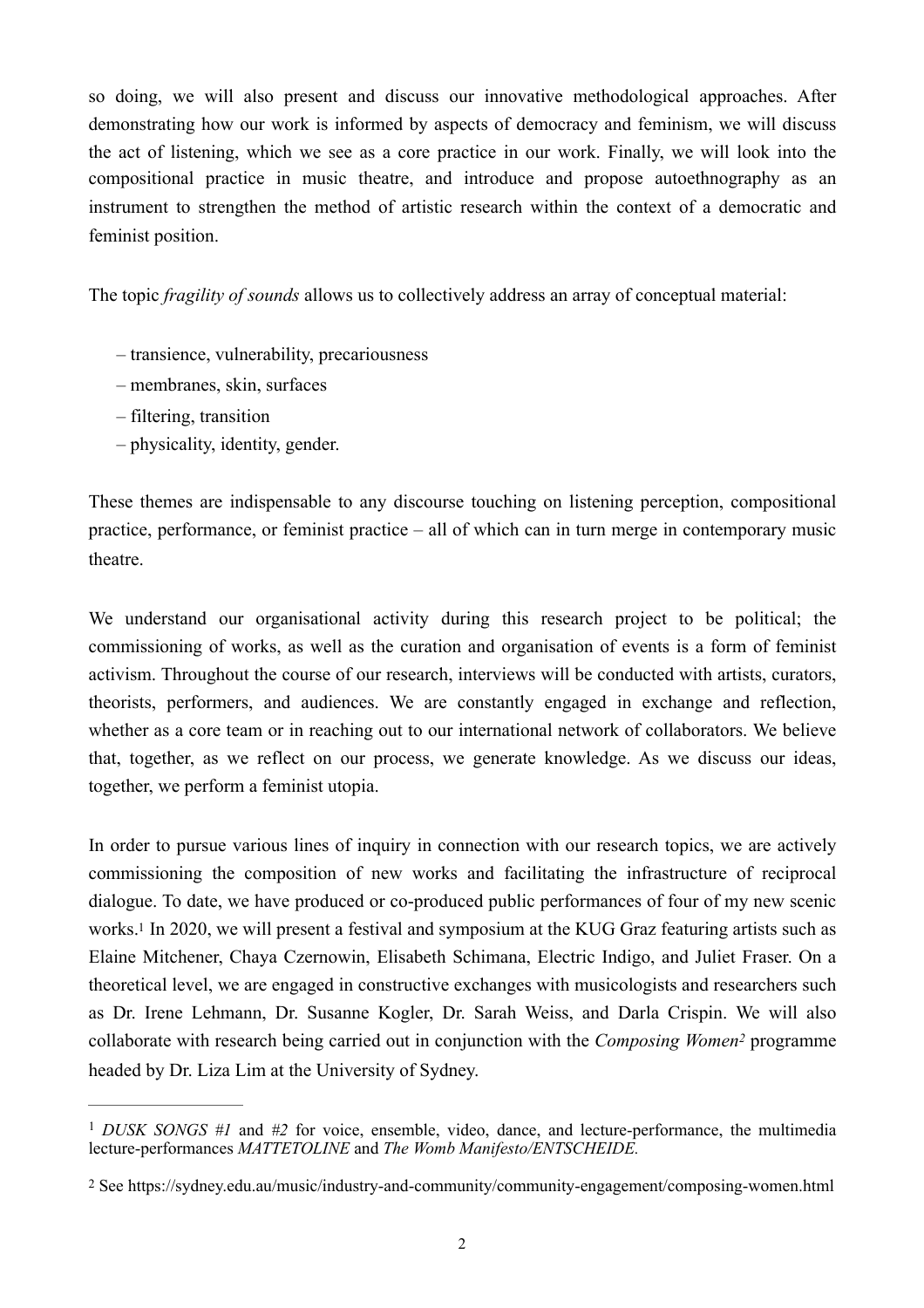## **Democracy and feminism**

*Democracy* is the belief in freedom and equality (or equity) between people, or a system of government based on this belief, in which power is either held by elected representatives or directly by the people themselves.

*Feminism* is advocacy for social, economic, and political equality of the sexes; this includes organised activity on behalf of the rights and interests of women\*.

<span id="page-2-2"></span>We understand feminism and democracy to be interwoven. As vibrant democracy exists in a culture of critique and discourse, feminists thus play an important role. They criticise political systems for their underlying power structures and for the exclusion of women\* in political participation and decision-making.<sup>3</sup>Feminist analysis focuses on those who are excluded and marginalised; feminists proclaim and give voice to a diverse citizenship.

As long as the hierarchical gender binary impacts the lives of people world-wide, we consider it necessary to use the term 'feminism'. To this end, we draw on feminist theories and queer feminism and our reflections assume a plurality of fluid gender identities. We also pursue what the postcolonial theorist Gayatri Spivak describes as *strategic essentialism* for political actions (Spivak, 2009 [1993], p. 3). In accordance with her, we propose a strategic group identity as women\* in music, in order to bring about necessary change.

At the same time, we are aware that the term feminism is evolving. Not only is it under siege from conservative, post-feminist, and neoliberal positions (Scharff, 2016, p. 3), but the current development of feminism also reflects the expansion of the overall approach towards gender as multiple interpretation of sex. While still a student at Harvard, Tasnim Ahmed formulated in her 2015 contribution *The evolution of Feminism<sup>[4](#page-2-1)</sup>* that

<span id="page-2-3"></span>The feminist ideal seems simple: it is a movement fighting for gender equality. The feminist movement has always been seen as the women's movement. But it is not; it is the people's movement.

Or, per bell hooks (hooks, 2000): "Feminism is for everybody".

<span id="page-2-0"></span><sup>&</sup>lt;sup>[3](#page-2-2)</sup> In this paper, we use the term women\* for female identified persons of all genders, including transgender and non-binary females.

<span id="page-2-1"></span>[<sup>4</sup>](#page-2-3) See http://harvardpolitics.com/harvard/evolution-feminism/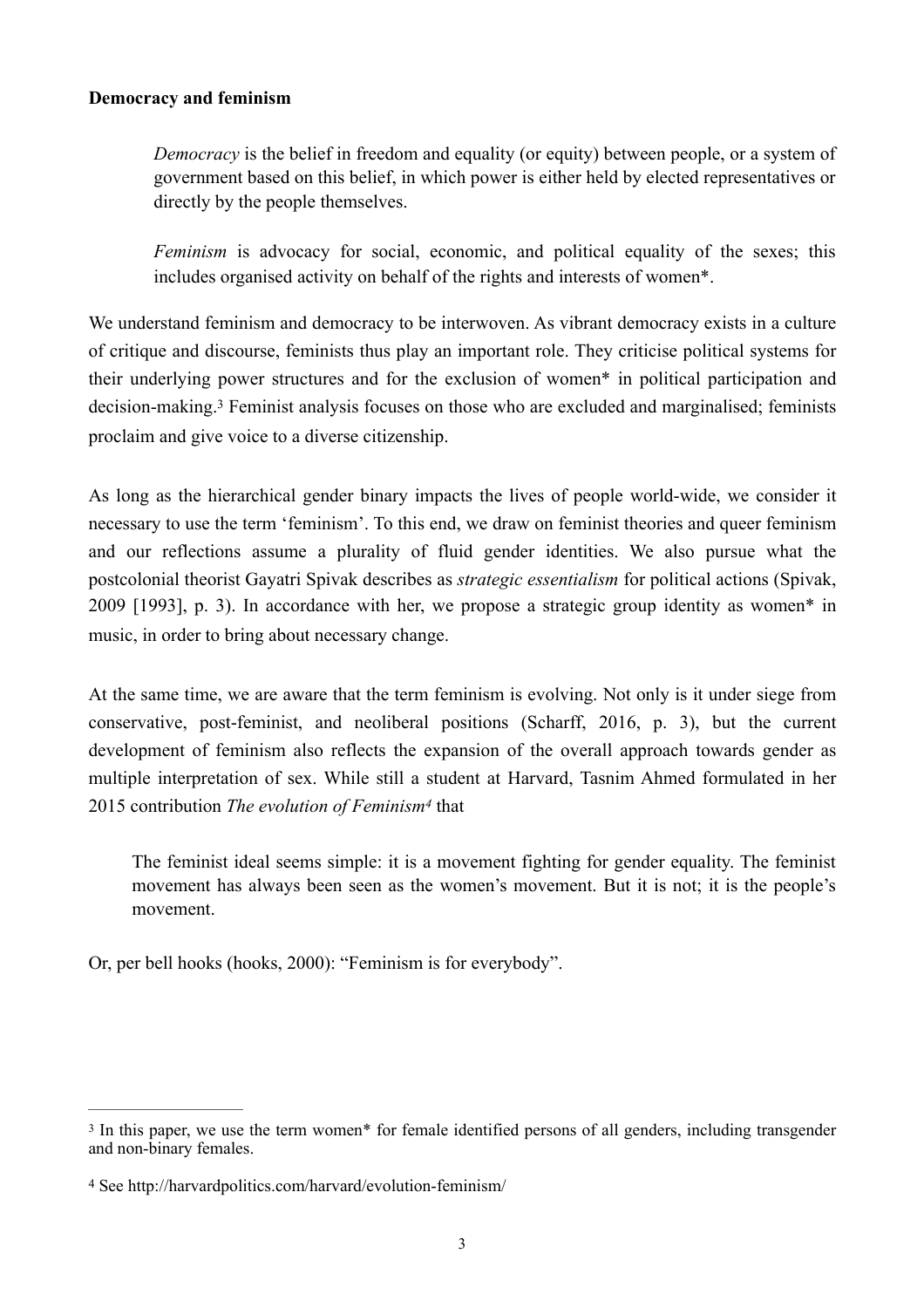# *Pia Palme:*

<span id="page-3-3"></span>As an artist, I feel at times uncomfortable when using the label feminism. I want to be perceived as a composer, not solely as a feminist. Initially, when drafting my project idea in December 2017, I used the subtitle *Music theatre as feminist practice*. In a later revision, I substituted the term *feminist* for *democratic*, preferring the latter's more open and inclusive connotation. Using the term *democratic* would not provoke as much unease, bewilderment or resistance among my colleagues from the music scene.[5](#page-3-0) Molly McDolan, musician and project collaborator, noted that "ironically, the term democratic is less political than the term feminist." (Perhaps another term, such as *queer* or *non-binary*, would better acknowledge a wider and more fluid position?) Despite any perceived connotation, both practices, the *feminist* as well as the *democratic*, are essential to our research and to music theatre performance (This conviction was again underscored in my recent performance commission *ENTSCHEIDE*, which explored the topic of reproduction.<sup>6</sup>) Both practices necessitate each other, in my experience. We must therefore be mindful of how and when we use these terms in our discourse.

<span id="page-3-5"></span><span id="page-3-4"></span>Feminism, as well as the situation of women\*, is widely discussed throughout the worldwide music scene. A number of platforms currently monitor the presence and situation of composers and artists as women\*, collecting data which can be used as a basis for comparison[.](#page-3-2)<sup>[7](#page-3-2)</sup> While there are still significantly fewer women than men performing at music festivals, there is disagreement as to the interpretation of these statistics, which in turn produces ambiguous conclusions.

#### **Listening as a core practice, listening as empowerment**

This research project expands from the intersection of listening, composing, and feminism in one's personal practice. From this intersection, we begin our research into music theatre, and include a number of collaborators, such as artists, researchers, composers, performers, and audiences. Further, we use the method of autoethnography and touch into political aspects in connection with music theatre. Listening perception is at the core of each of these fields of research. As the foundation for our work, it is therefore imperative to understand the perceptional process of listening within the respective cultural context. Recent discoveries in neuroscience and brain research not only contribute valuable input, they also highlight the importance of cultural and social contexts in any

<span id="page-3-0"></span>[<sup>5</sup>](#page-3-3) In this paper, I use the term 'music scene' to describe my professional environment, that is, the international field of contemporary and experimental music and musical performance, both within and outside academia, and including the so called '*Freie Szene'*.

<span id="page-3-1"></span>The performance was part of the 2019 festival *The Art of Reproduction* directed by IMA Institut für [6](#page-3-4) Medienarchäologie. It was conceived as a "performative ritual for vocals, contrabass flute, and electronics intended to strengthen woman's freedom of choice and decision-making power" (see http://piapalme.at/  $live$ ).

<span id="page-3-2"></span>[<sup>7</sup>](#page-3-5) We are actively collaborating with the following platforms and institutions: *Keychange*, *Gender Research in Darmstadt GRID, Gender Relations in New Music GRiNM, UNESCO* conference *Être Compositrice,* and the *female:pressure* network.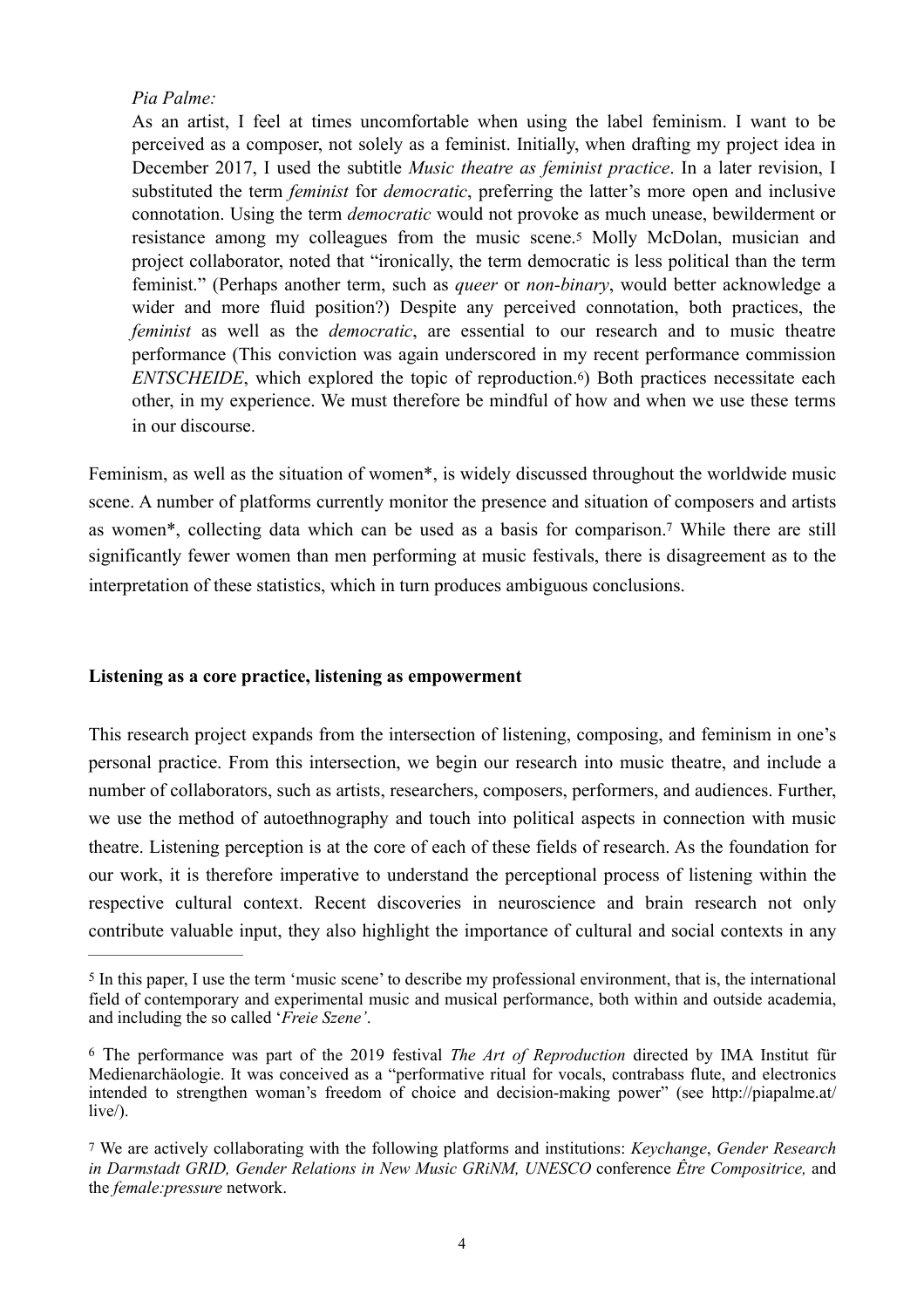discussion on listening and artistic research. Listening perception is discussed as an enactive process, that is, as a complex and productive operation which actively creates the perceived environment (Kandel, 2012, p. 205). Listening as an active process demands mental activity beyond mere information processing, such as imagination, consciousness, and attentiveness. Listening is thus a carrier and metric of culture. It is currently accepted among neuroscientists that perceptional processes are tied to cultural training (Depraz, Varela, & Vermersch, 2003, pp. 222-232). Neuromateriality (Schmitz & Höppner, 2014, p. 17) "has to be discussed in terms of culture, society, cognition, and behaviour, which all give meaning to each other in this process of enacting and intraacting." It is imperative that perception is acknowledged in its socio-cultural context. Neuroscience has established the term 'brainbody-in-culture' for this perceptional phenomenon (Schmitz & Höppner, 2014, p. 17). The nexus 'brainbody-in-culture' nexus helps stimulate feminist neurodiscourse surrounding gender construction.

## *Pia Palme:*

As I listen between the lines in conversations, into background noises and bodily messages, I activate what I would term my 'feminist' ear – another kind of ear that extends from habitual patterns of hearing perception. Contextual sonorities come to the foreground of my perception and awareness. I notice my thinking process as well. In this way, listening spans the external and internal spatial expanses; it links my internal reality to the public. In-depth listening extends and explores *vertically*. I use the term 'vertically' because listening perception is directed into, not at, phenomena, towards the deep – as far down as possible. Here, I build on my doctoral thesis *The noise of mind: a feminist practice in composition* (Palme, 2017). Vertical listening is listening into precarious life (Butler, 2006, p. 18) and also into the fragility of sounds. When listening is re-oriented along the vertical direction, linear time becomes less prominent, while, as perceived in my compositions, spatial considerations come to the foreground.

In composing, I ask: where is the aural phenomenon in space? Where does it appear on stage? How does it move, how does it vanish, and where does it vanish to? Located in space, sound takes on an almost physical quality, appearing as a sonic body-in-space. This new physicality is tactile and fragile. Sounds are subject to decay. Sounds decompose like living entities.

I experience an autonomous biological process when working with sound.

#### *Christina Lessiak:*

In connection to listening, I refer to *feminist standpoint theory*. This theory was developed in the 1970s and states that experiences and knowledge are socially situated. Those who experience oppression or marginality not only have experiential knowledge of their own reality, they must also understand the reality of mainstream society or privileged groups (Harding, 2004). Thus, they can develop a *double* or *multiple consciousness* (Gouliquer & Poulin, 2005, p. 325; Crawley, 2012, p. 152). The feminist standpoint is not merely a theoretical perspective, as theorist Sandra Harding (1991, p. 127) declares: "(…) a feminist standpoint is not something that anyone can have simply by claiming it. It is an achievement.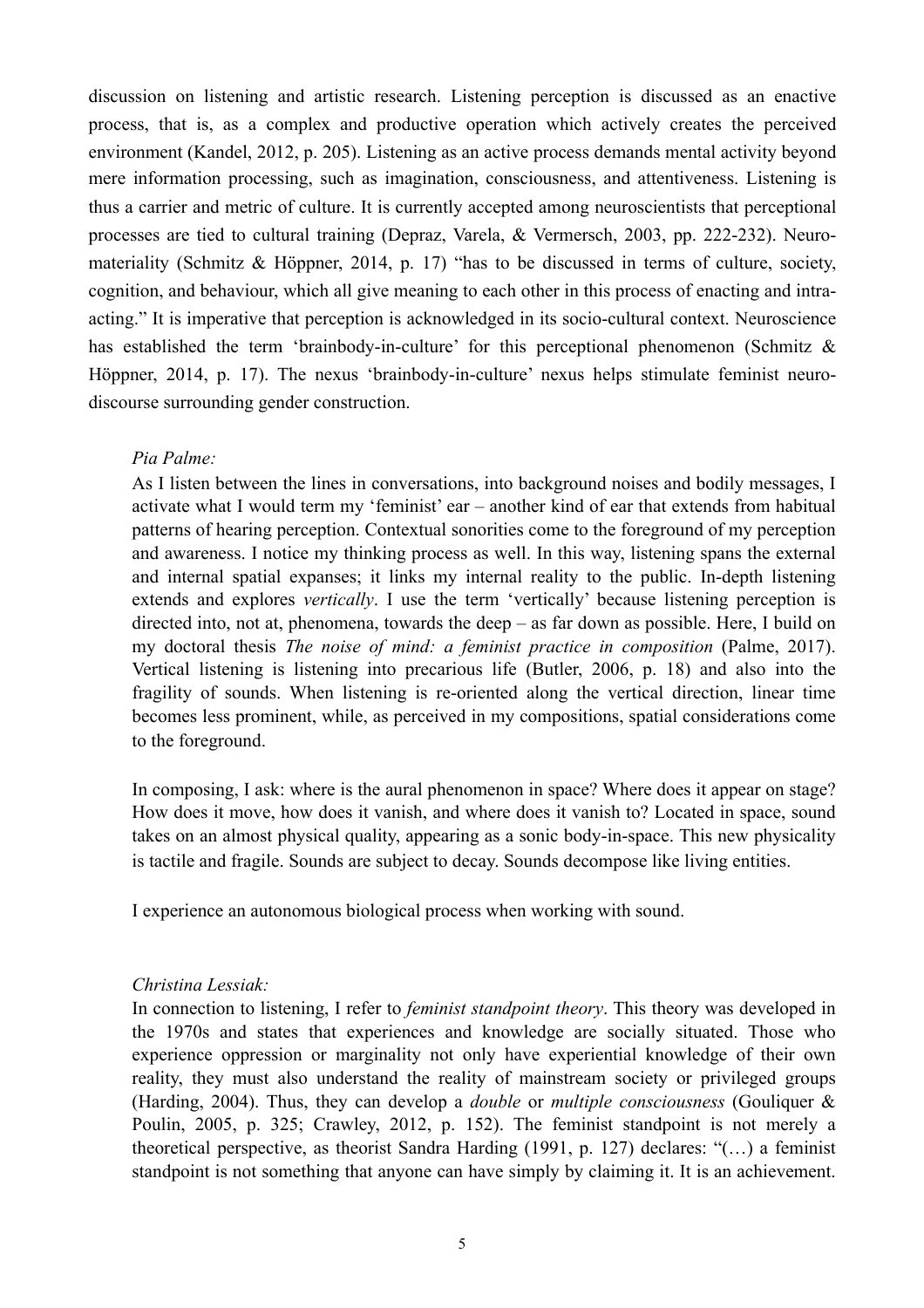A standpoint differs in this respect from a perspective, which anyone can have simply by 'opening one's eyes' ". A feminist standpoint builds on lived experience as well as political and theoretical knowledge; both are required to bring about political action and empowerment. "As such, standpoint theory does not split the actor into rational minds and emotional bodies, instead fusing both into the analysis" (Crawley, 2012, p. 146; see also Davies 2002, pp. 62-64). Feminist standpoint theory, I propose, has the potential to frame listening as feminist practice.

#### **Music theatre …**

#### **and the compositional process**

*On the fragility of sounds* defines and explores key research questions surrounding listening perception and feminist practice, in order to bring clarification into the compositional process of music theatre. Is it possible to conceive and compose contemporary music theatre with *another ear* – rather than from the perspective of the *male gaze*? Can the fragility, identity, and finiteness of human existence become compositional and performative factors? Is it possible to subvert and recompose music theatre? To explore these questions, the entire span of the composition process is the subject of this research exploration. As understood here, this process unfolds from the composing individual towards the listening individual.

#### *Pia Palme:*

Composition begins within my imagination, deep inside my internal dimension. I to refer to the composer and artistic researcher Gérman Toro-Perez, who describes his compositional activity as individual and autonomous (Badura, Dubach, Haarman, et al., 2015, p. 173). I further observe that my process then expands outwards as I notate this imagination, stretching yet further outwards towards instruments and media, continuously integrating more artists, collaborators, and interdisciplinary performers. The compositional process only comes to completion upon its reception by the audience, who individually recreate the composition in their own (unique and creative) process of listening. Our artistic research is guided by these questions:

What happens if feminist listening filters into composition and music theatre? Activated in the compositional process, could feminist listening influence the entire body of performing individuals, moving through the community of listeners and back again until the entire system is affected? In my experience, it is the moments of decision-making that are crucial in the compositional workflow. In these minimal fractions of time, I observe the feminist practice at work. During certain intervals in my process – such as when working with instruments or writing instrumental or vocal sounds – I rely on my experience, knowledge, and skills as a composer; it is precisely in these moments that I experience my political activity.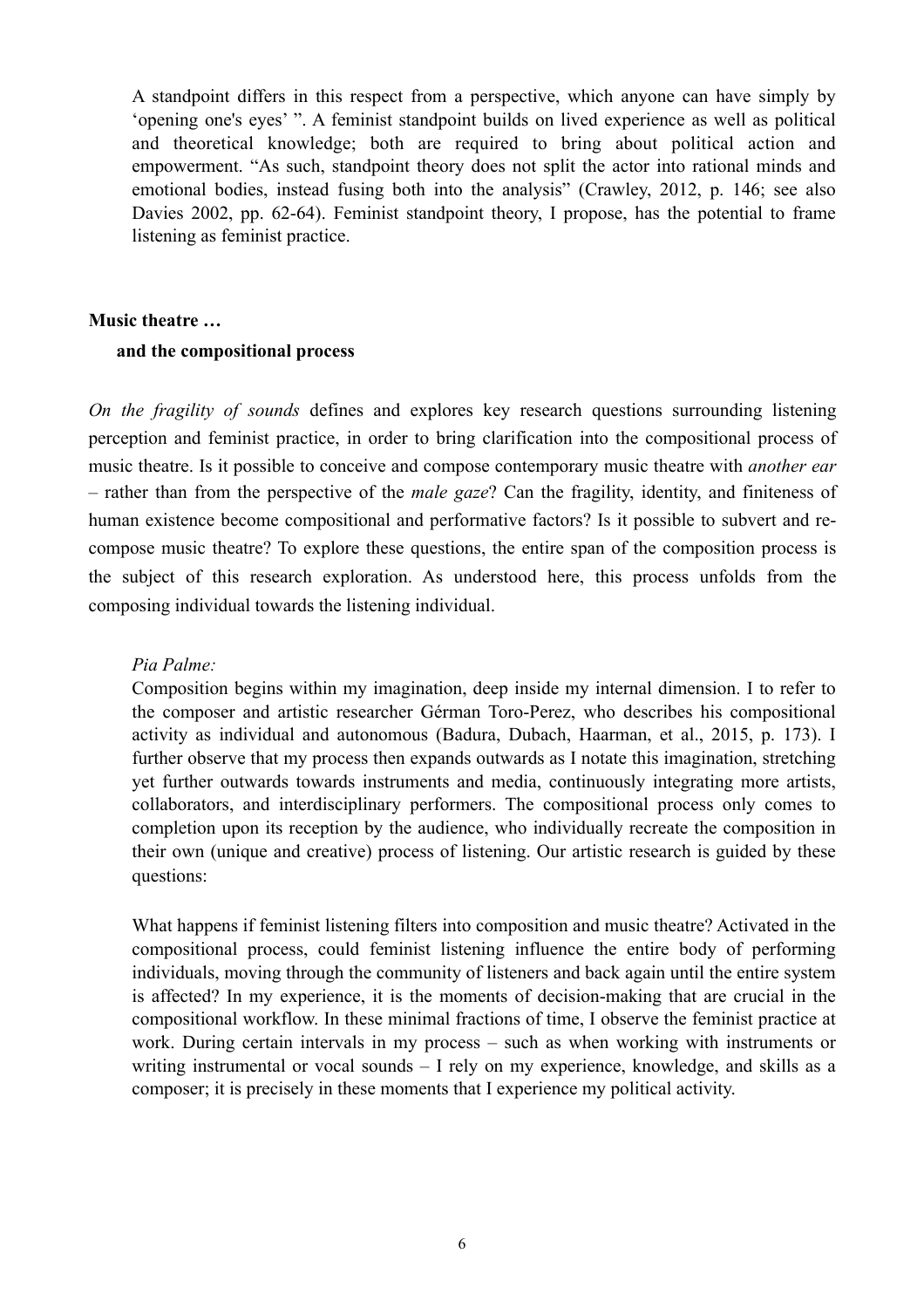# **Music theatre … as political practice**

Feminism is a political practice, whereby politics is the practice of making decisions. To compose is to decide. As noted above, from a perspective of neuroscience, listening perception is tied to cultural context. We thus argue that taking a feminist position, with its inherent altered mode of listening, strongly impacts the compositional process of decision-making. We posit that this relistening can lead to uncharted compositional terrains – terrains that are to be discovered with 'another ear'.

Observing certain developments in society, we believe that the composition of music theatre today calls for a radical outlook concerning physicality and identity. Firstly, the degree to which digital technologies are now seemingly integral to human life and interaction has an impact on every aspect of the perceptional process. Our perspective of the human body, that is, the everyday perception of our physicality, has become altered in a complex manner. Marshall McLuhan (1961) already foresaw such a development. The cultural theorist Byung-Chul Han (2014, p. 21) suggests that music in the virtual dimension lacks physical gravity due to the conspicuous lack of human interaction; the audience as a collective body is missing in digital space. Disconnection from the physical dimension is "leading to disembodied entities" (Baym, 2015, p. 105). This divergence from the physical prompts our research question: what is the role of embodiment in music theatre against the background of the digital dimension? The digital image deceptively pretends immortality, whereas music theatre in itself is a transitory event.

<span id="page-6-1"></span>Secondly, there is a vivid discussion of gender and identity, especially in the music and performance scene, which affects understanding of performance at all levels. This discussion is explored in *Staging Gender. Reflexionen aus Theorie und Praxis der performativen Künste*, published by Irene Lehmann, Katharina Rost and Rainer Simon[.8](#page-6-0) Their discourse around gender in the performing arts touches on a wide array of issues, ranging from questions of festival organisation and production, to performance and physical presence on stage, to content and aesthetic considerations. This current discourse can be understood in the context of the influence of the digital on human physicality per Elvira Sanolas' essay '*Geschlecht als Wille und Design'* (Linkerhand, 2018, pp. 188-200). Along these lines, we propose that, paradoxically, the shift towards the digital appears to have reinvigorated the live performance of contemporary music and experimental theatre. It can achieve emancipation from its media image. Consequently, the emphasis on physicality, voice, and the body in performance is not a reactionary, but a revolutionary development.

<span id="page-6-0"></span>[<sup>8</sup>](#page-6-1) The book will be published in October 2019.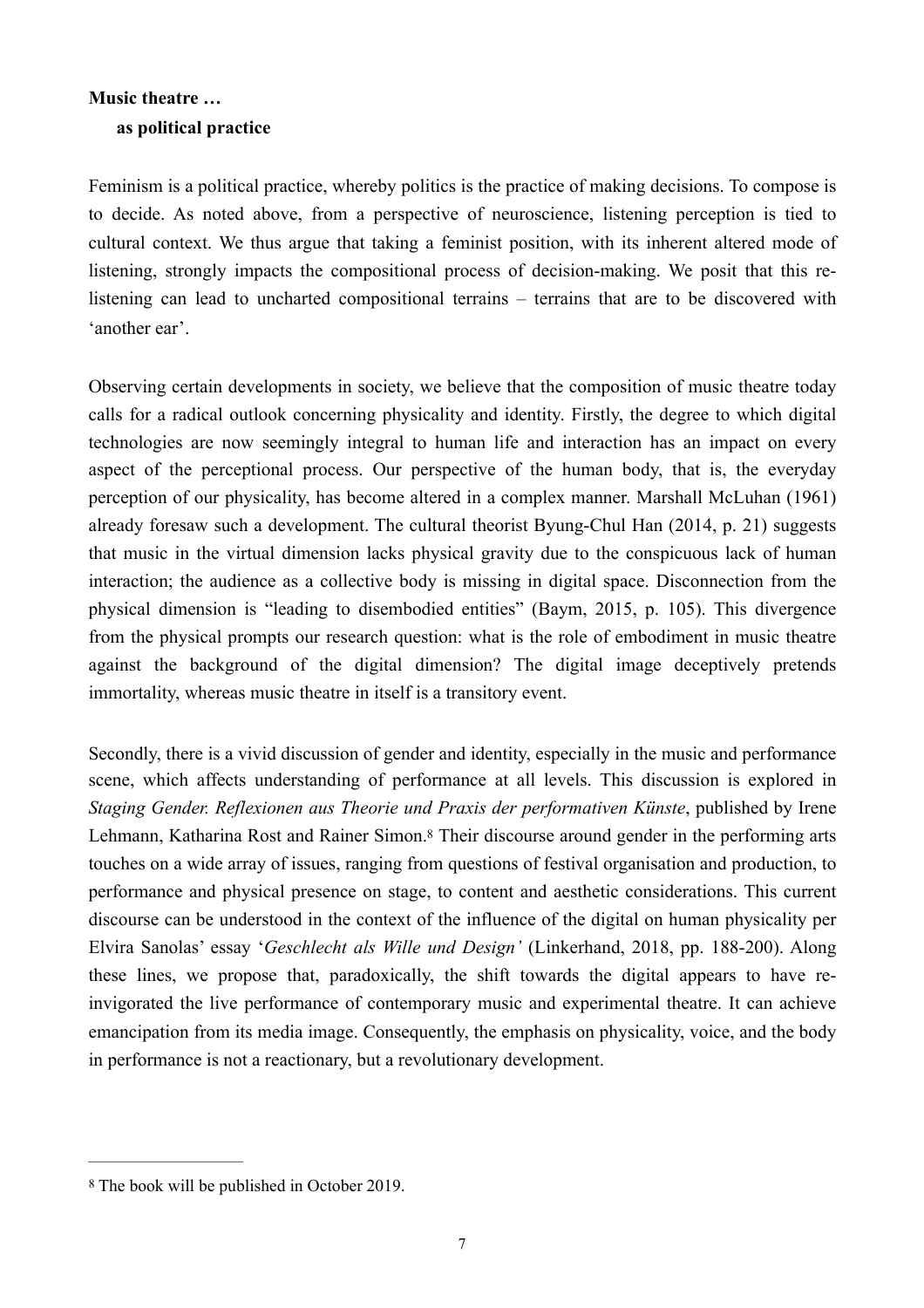#### **Music theatre …**

#### **as a mirroring membrane**



**Fig. 1** Music theatre as a sounding membrane (by P. Palme, Ch. Lessiak & D. Palme)

#### *Pia Palme:*

I propose that the best strategy to access music theatre is to understand it as a biological system. It functions as a *sounding membrane*, much like an actively filtering biological structure (see fig. 1). Listening perception borders on touch; it has a physical and very intimate quality – much like the act of composing, in my case. The compositional and/or listening process is a kind of intimacy and community building is compositional practice. Jean-Luc Nancy described the situation as a "finite existence exposed to finite existence, coappearing before and with it" (Nancy, 2015, p. xi). A musical performance can be understood as an event, a political place, a social membrane, which creates a being-in-common of audience, performers, and myself as a composer: a mutual exposition. Sonic events act as intermediaries, facilitating community between listeners and performers. The brief perceptive exchange occurring in music theatre is profound, yet fragile. As listeners re-compose a work in their process of decoding, they become empowered as artists themselves. It is along this membrane model that I explore the impact of my feminist practice on music theatre.

A music theatre performance generates an immersive environment. People come together – performers of various disciplines, technicians, assistants, organisers, and the members of the audience – to share a live event in a certain space. The membrane model helps to focus awareness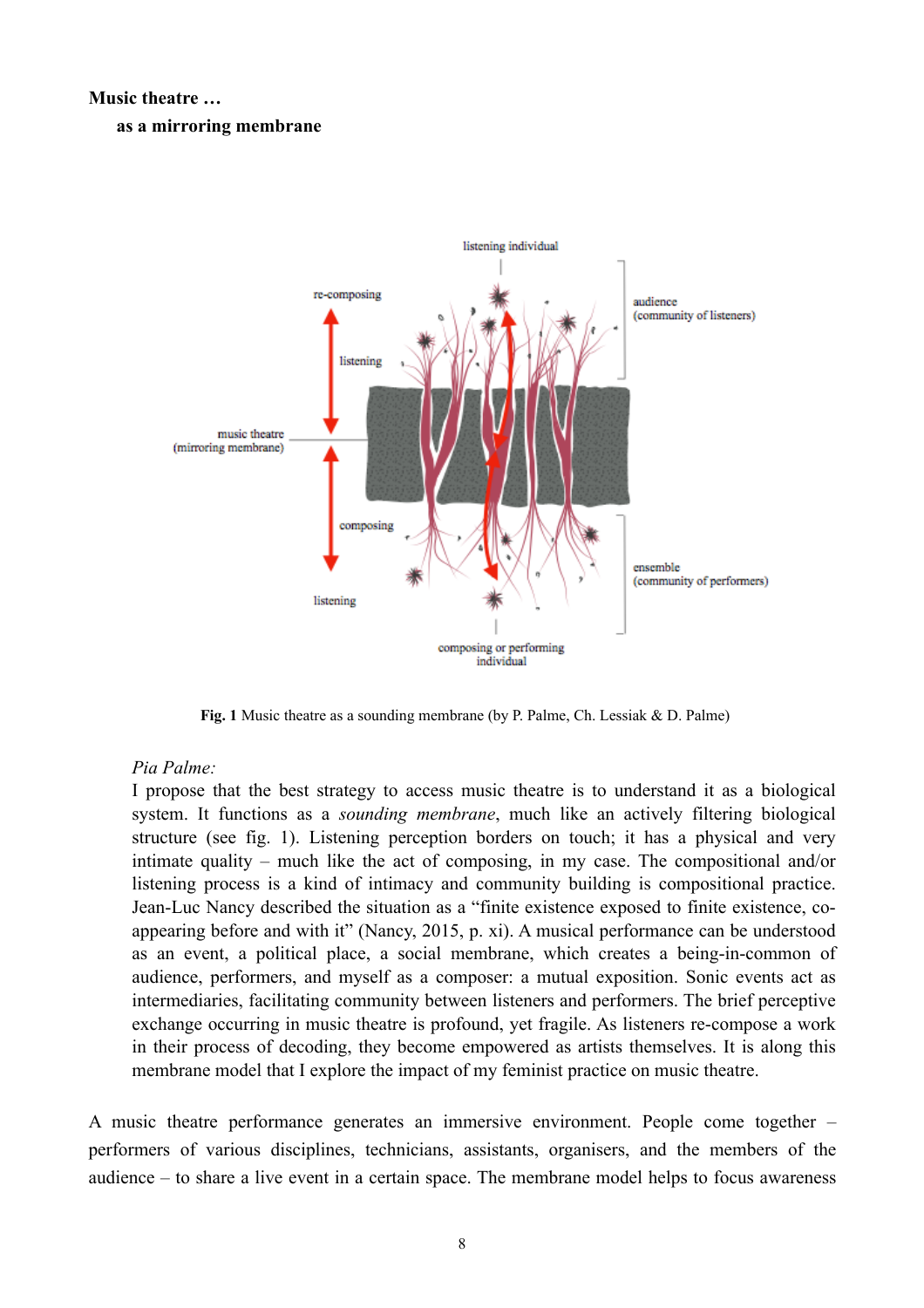on the profound interactions that happen within this assembly. Following the membrane model in cell biology, music theatre is a sounding and fluid filter that enacts and regulates human exchange. It is through staged performance that listening is filtered. The individuals present become entangled through their common act of listening to the performance. Intensified perception becomes an activity that builds community: a community that can be experienced as a polyphony of voices, bodies, and genders in the performance space. From a position of neuroscience, the brain activity while perceiving a work of contemporary art is identical to the process of creating it. Listening is composing. Composition is mirrored in listening perception. Everyone who is present during the performance, as a listener, is empowered as an artist. Understood in this way, contemporary music theatre can cultivate democratic interactions.

#### **Artistic research and autoethnography**

Within a cultural context, autoethnography can be a useful tool when recording and notating individual artistic and democratic processes.

#### *Christina Lessiak*:

Autoethnography is the study of culture through the lens of the researcher. Autoethnographies can appear as performances or books, as podcasts or poems. They can take forms that are more experimental and accessible for broader audiences, thus circumventing the infamous 'ivory tower' criticism. They disseminate knowledge which then becomes part of the public discourse. As Stacy Holman Jones (2005) argues, this makes autoethnography a kind of "radical democratic politics" (p. 763). Here, this method is important because it acknowledges the researcher's subjectivity and partiality. The compositional process begins within the composer, in a place only the artist herself can enter. In terms of artistic research, it makes sense to investigate the self to reveal an internal, individual view of the compositional process.

Autoethnographic research has developed to include new methodological approaches in the last ten years. Although these approaches differ in their theoretical and analytical background, they all share the use of the researcher's experiences as data. Here, the *personal* is a metric of culture. Autoethnographic research is not a hermetic approach to exploring the *self*, but rather systematically describes and analyses one's experiences in relation to the cultural context. Whereas an autobiography is a narrative of one's life, an autoethnography also incorporates contextualising material, such as interviews, literature, theories, observations of interactions, etc., in order to understand cultural phenomena (see Chang, 2008, p. 49 and Ellis et al., 2010).

This kind of research is radical, feminist, and democratic. It not only challenges dominant paradigms and practices of research, it questions the definition of knowledge as such. There still is suspicion in academia about research that emphasises subjective and personal narratives. Practicing autoethnography "challenges canonical ways of doing research and representing others and treats research as a political, socially-just and socially-conscious act" (Ellis et al., 2010).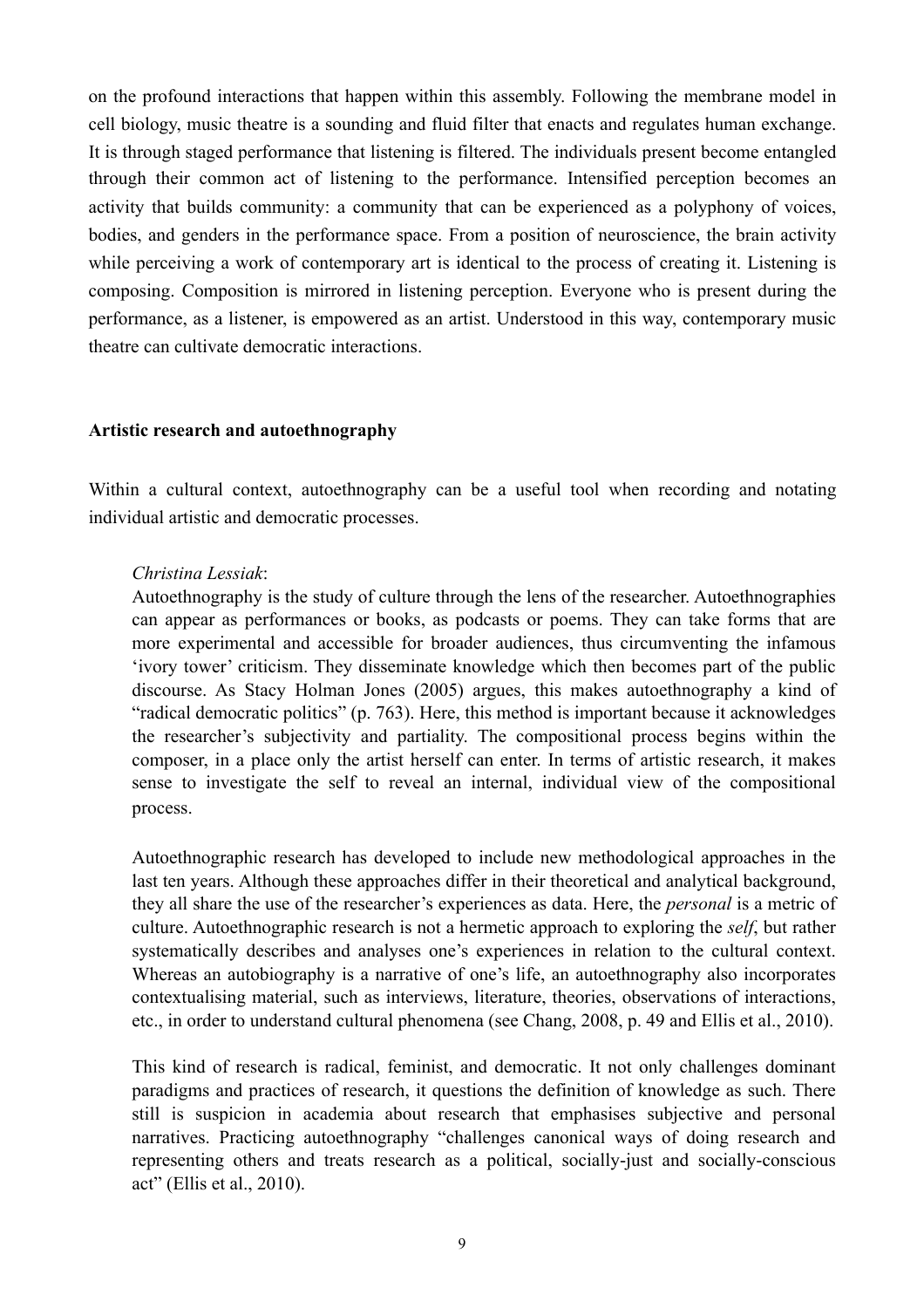The act of simultaneously acting as both researcher and informant undermines established power relations in research. Taking oneself as a subject, one is able to reclaim power over one's own story. In this way, artists can reframe their own narratives, as experienced through their own eyes and ears – something that nobody else can do. Autoethnographies become performances of the artist herself; they can provide valuable testimonies for further research by musicologists.

We understand autoethnographic, self-reflective writing as a feminist practice. Following the filmmaker and composer Trinh Minh-Ha (2010 [1989], p. 33), by telling our own stories we become "holders of speech". We occupy a position of power and leadership in writing and voicing personal experience. These ideas strongly resonate with Hanisch's proclamation that "the personal is political" (2009 [1969]). For Trinh Minh-Ha, writing is a process distancing the writer from her own text, and thus fosters empathic listening: first to one's own work and further to the position of others.

The question remains: whose stories and insights should be told? Our short answer to this question is: everyone's. We focus on diversity. Autoethnography in this sense can produce counter-narratives, fill gaps, and reveal hidden experiences. In regard to our project, this means that we speak from the standpoint of women\* in a music culture that is still very much dominated by men and shaped by a gendered music discourse. As women\*, musicians, researchers, feminists, being conscious of discrimination, we are best equipped to contribute valuable insights into this field of interest. In notating silenced voices, we contribute to the creation of a feminist utopia.

Autoethnography can help to raise awareness of our diverse society. By listening to the struggles, challenges, and successes of others, we deepen our empathy and understanding. In producing and publishing autoethnographies, we not only mirror our diverse society, but also motivate others to tell their stories. Ideally, this creates a sense of belonging for those who identify with those narratives. Practicing autoethnography can offer researchers an opportunity to empower and emancipate both themselves and others. Autoethnography thus emerges as a political, feminist, and democratising practice.

# **Conclusion**

With this project, it is our aim to contribute to a more comprehensive and inclusive understanding of the process of composing within the context of society. To this end, we are exploring the practice of listening as it relates to the composer's creative and the audience's receptive processes, as well as to the practice of artistic research and autoethnography. A new conception of autoethnography will help create an instrument and a practice by which we can both observe, notate, and explain the compositional process as we understand it. The new works that will be commissioned in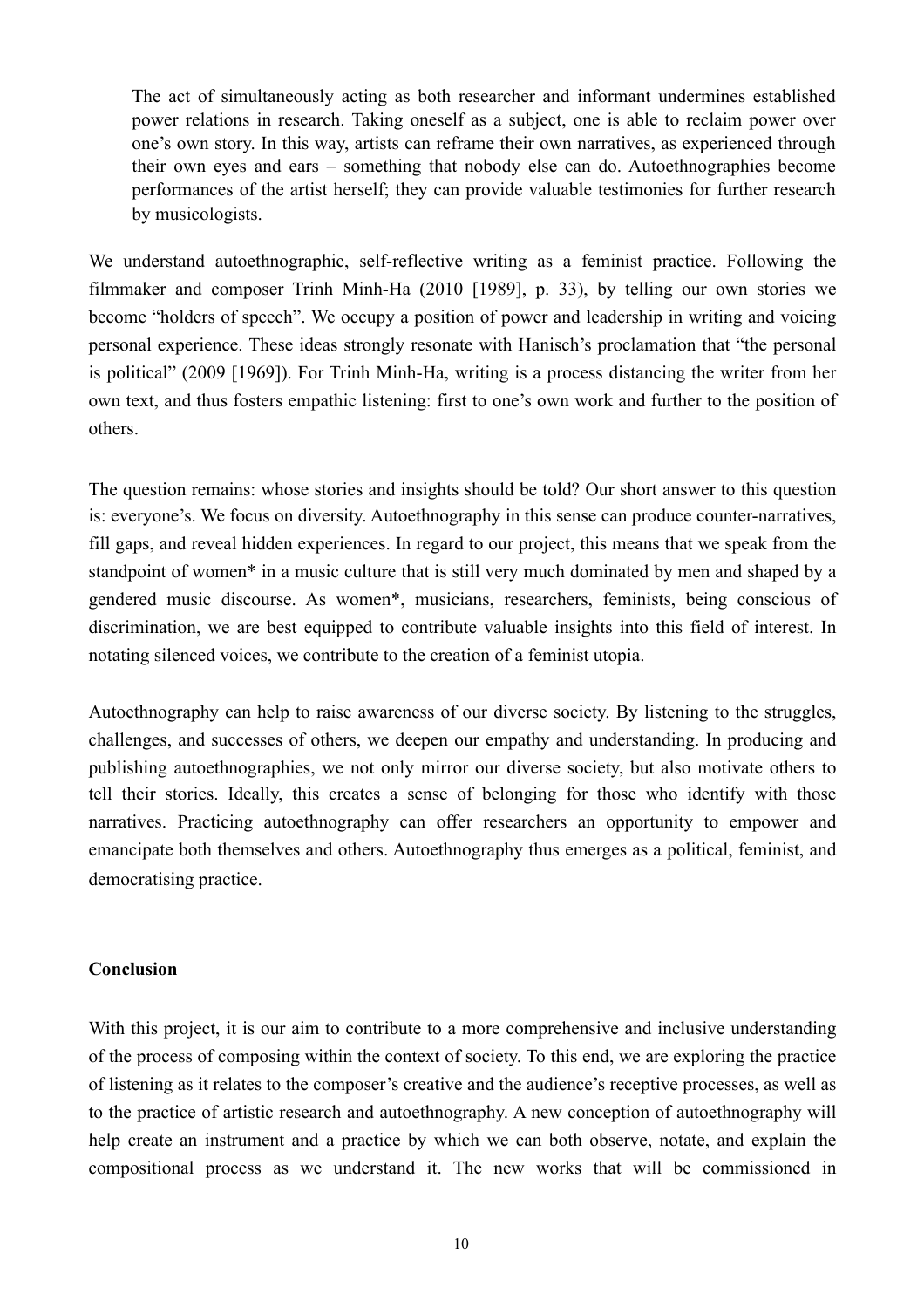conjunction with the themes of our project will offer a number of composers the opportunity to pursue their own in-depth artistic research. The possibility of extensive rehearsal periods will facilitate a more radical exploration of aspects of fragility in connection with sound and space.

In our evolving discourse, together with a number of contributors, theorists, and performers, we create cultural knowledge as we go: we perform music theatre as feminist utopia and democratic polyphony.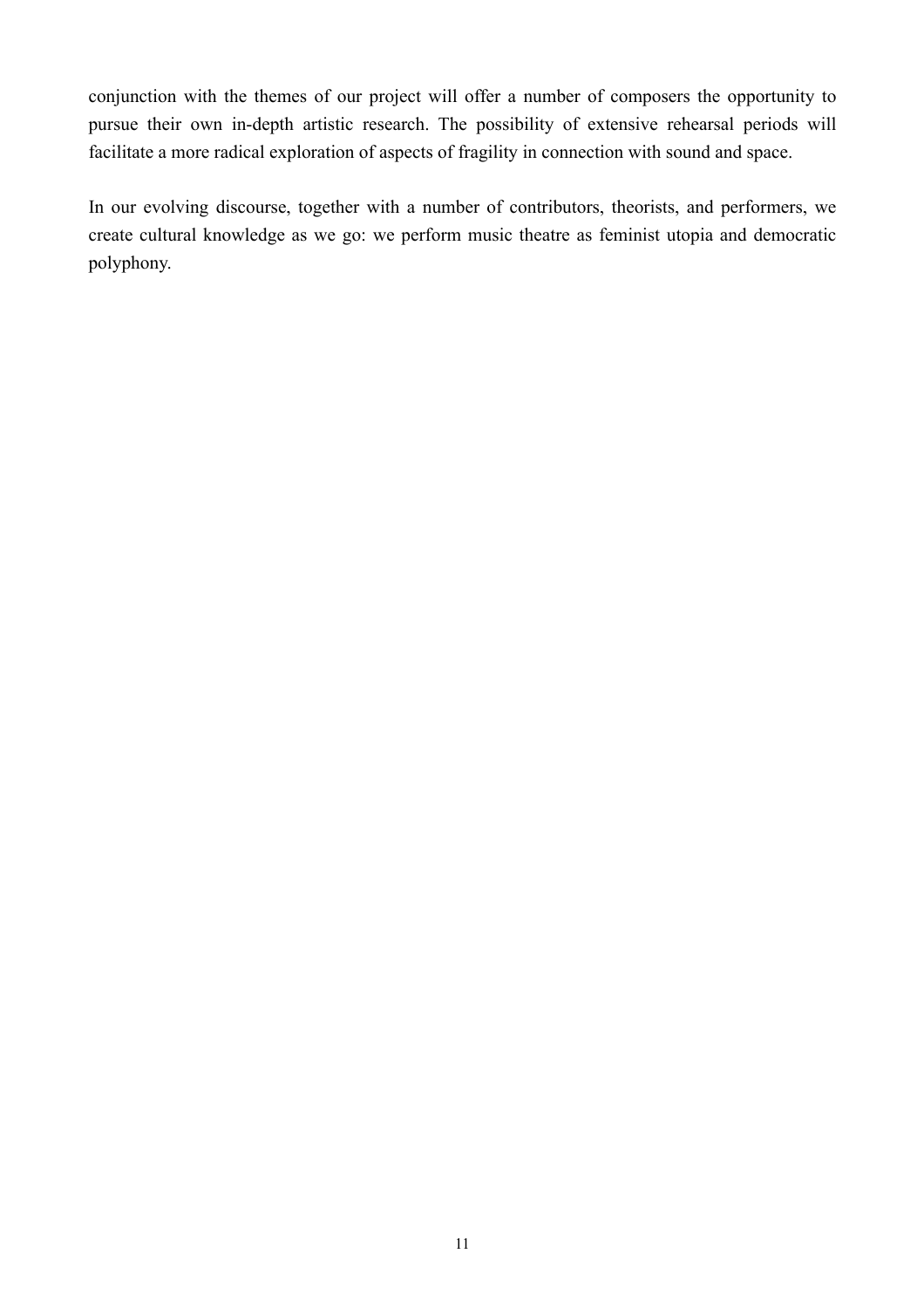# **Bibliography**

Baym, N. K. (2015). *Personal Connections in the Digital Age.* (2nd ed.). Cambridge: Polity Press.

Butler, J. (2006). *Precarious Life. The Power of Mourning and Violence.* New York and London: Verso.

Chang, Heewon (2008). *Autoethnography As Method*. Walnut Creek: Left Coast Press.

Crawley, S. L. (2012). Autoethnography As Feminist Self-Interview. In Jaber F. Gubrium, James A. Holstein, Amir B. Marvasti, and Karyn D. McKinney (Eds.), *The Sage Handbook of Interview Research* (2nd ed.) (pp. 143-160). Thousand Oaks: Sage.

Davies, C. A. (2002). *Reflexive Ethnography. A Guide to Researching Selves and Others* (2nd ed.). London and New York: Routledge.

Depraz, N.,Varela, F. J., & Vermersch, P. (2003). *On Becoming Aware. A Pragmatics of Experiencing.* Amsterdam: John Benjamins Publishing Company.

Ellis, C., Adams, T. E. & Bochner, A. P. (2010). Autoethnography. An Overview. In *Forum Qualitative Sozialforschung / Forum: Qualitative Social Research*, *12(1), Art. 10*. Retrieved from <http://nbn-resolving.de/urn:nbn:de:0114-fqs1101108>

Gouliquer, L. & Poulin, C. (2005). For Better and for Worse. Psychological Demands and Structural Impacts on Gay Servicewomen in the Military and Their Long-Term Partners. In Charlene E. Miall, Dorothy Pawluch, & William Shaffir (Eds.). *Doing Ethnography. Studying Everyday Life* (pp. 323-338). Toronto: Canadian Scholar's Press, Inc.

Han, B.- Ch. (2014). *Im Schwarm. Ansichten des Digitalen*. (2nd ed.). Berlin: Mathes & Seitz.

Hanisch, C. (2009). *The Personal is Political*. Retrieved from http://www.carolhanisch.org/ CHwritings/PIP.html [Original text published 1969]

Harding, S. (1991). *Whose Science? Whose Knowledge?. Thinking from Women's Lives*. Ithaca: Cornell University Press.

Harding, S. (2004). Introduction. Standpoint Theory as a Site of Political, Philosophical, and Scientific Debate. In Sandra Harding (Ed.), *Feminist Standpoint Reader. Intellectual and Political Controversies* (pp. 1-16). London: Routledge.

Holman Jones, S. (2005). Autoethnography. Making the personal political. In Norman K. Denzin & Yvonna S. Lincoln (Eds.), *Handbook of qualitative research* (pp. 763-791). Thousand Oaks: Sage.

hooks, b. (2000). *Feminism is for Everybody. Passionate Politics*. London: Pluto Press.

Kandel, E. (2012). *The age of insight. The Quest to Understand the Unconscious in Art, Mind and Brain from Vienna 1900 to the Present.* New York: Random House.